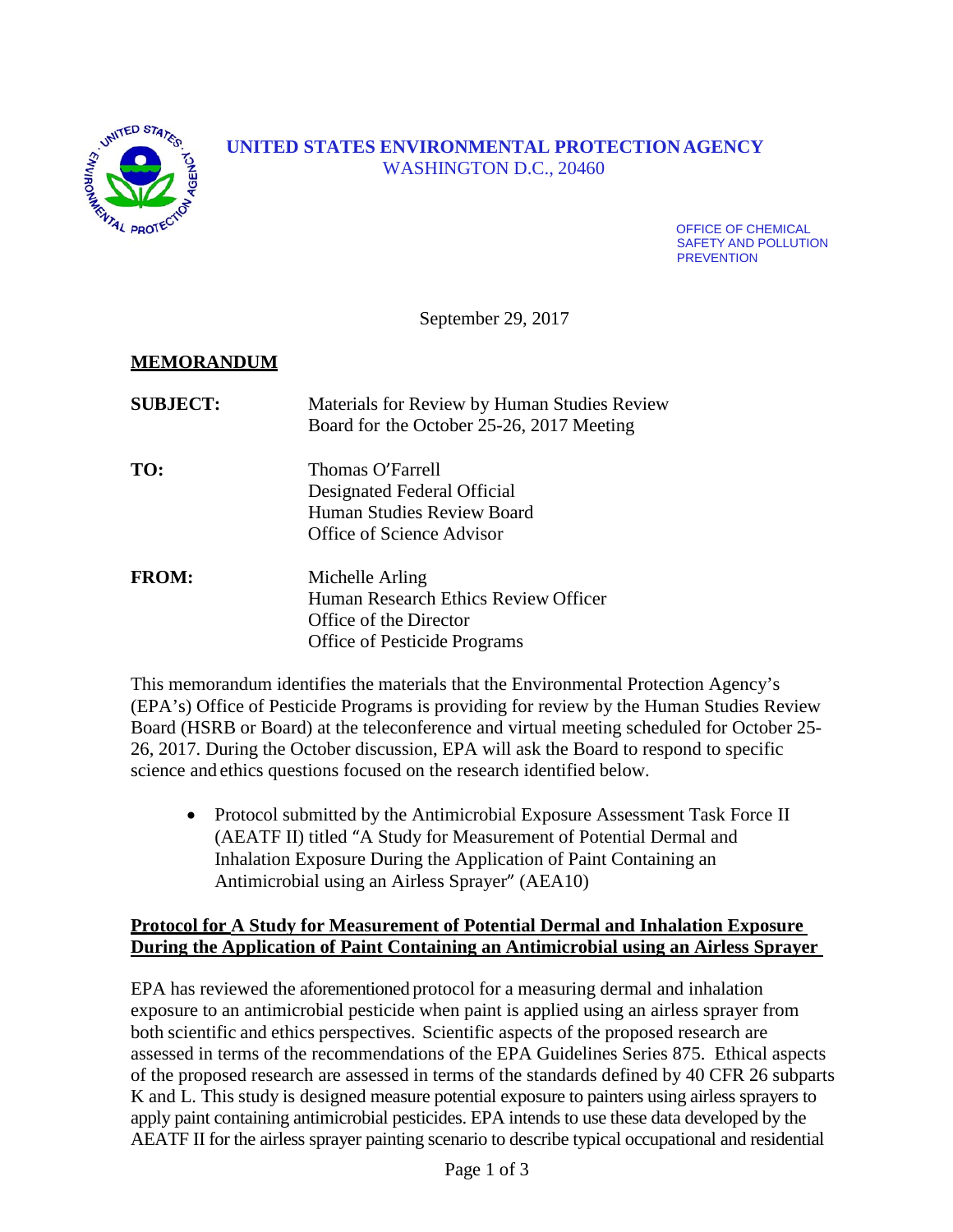handlers' daily exposure to antimicrobial formulated products used in paints. The research has societal value because the existing data used to estimate exposure are incomplete and do not reflect current practices.

The charge questions for the HSRB's consideration are provided below:

## **Charge to the Board - Science**:

• Is the protocol "A Study for Measurement of Potential Dermal and Inhalation Exposure During the Application of Paint Containing an Antimicrobial using an Airless Sprayer" likely to generate scientifically reliable data, useful for assessing the exposure of those who apply products containing antimicrobial pesticides as preservatives using an airless sprayer?

## **Charge to the Board - Ethics**:

• Is the research likely to meet the applicable requirements of 40 CFR part 26, subparts K and L?

## **Documents for Review**

The documents provided to the HSRB for review are listed below. EPA appreciates the HSRB members taking the time to review these materials in advance of the October 25-26, 2017 HSRB meeting.

- 1. EPA Science and Ethics Review of AEATF-II Airless Sprayer Scenario Design and Protocol for Exposure Monitoring (dated September 29, 2017)
- 2. Volume 1: AEATF-II Airless Sprayer Protocol Submission
	- Transmittal Letter
	- 40 CFR 26.1125 Checklist
	- Airless Sprayer Study Design Document (Study Number AEA10): Rationale for Study Design
- 3. Volume 2: A AEATF-II Airless Sprayer Protocol Submission
	- Study Protocol Dated 7/21/17 Schulman IRB Approved 8/2/17
	- Approved Informed Consent Form Version  $7/21/17$  Approved 8/2/17 (Finalized 8/4/17)
	- Approved Recruitment/Study-Related Materials
	- Approved Spanish Translation of Informed Consent Form
	- Approved Spanish Translation of Recruitment/Study-Related Materials
	- Schulman IRB Approval Letter
- 4. Volume 3: AEATF-II Airless Sprayer Protocol Submission
	- Records of Schulman IRB Review of Study AEA10 and Correspondence
	- Schulman IRB Meeting Minutes
- 5. Volume 4: AEATF-II Airless Sprayer Protocol Submission
	- CVs and Ethics Training Records
	- SOPs Referenced in AEA10 Protocol

As a courtesy to the HSRB, EPA is also providing the following documents to assist the HSRB in evaluating EPA's comments in the context of the protocol and informed